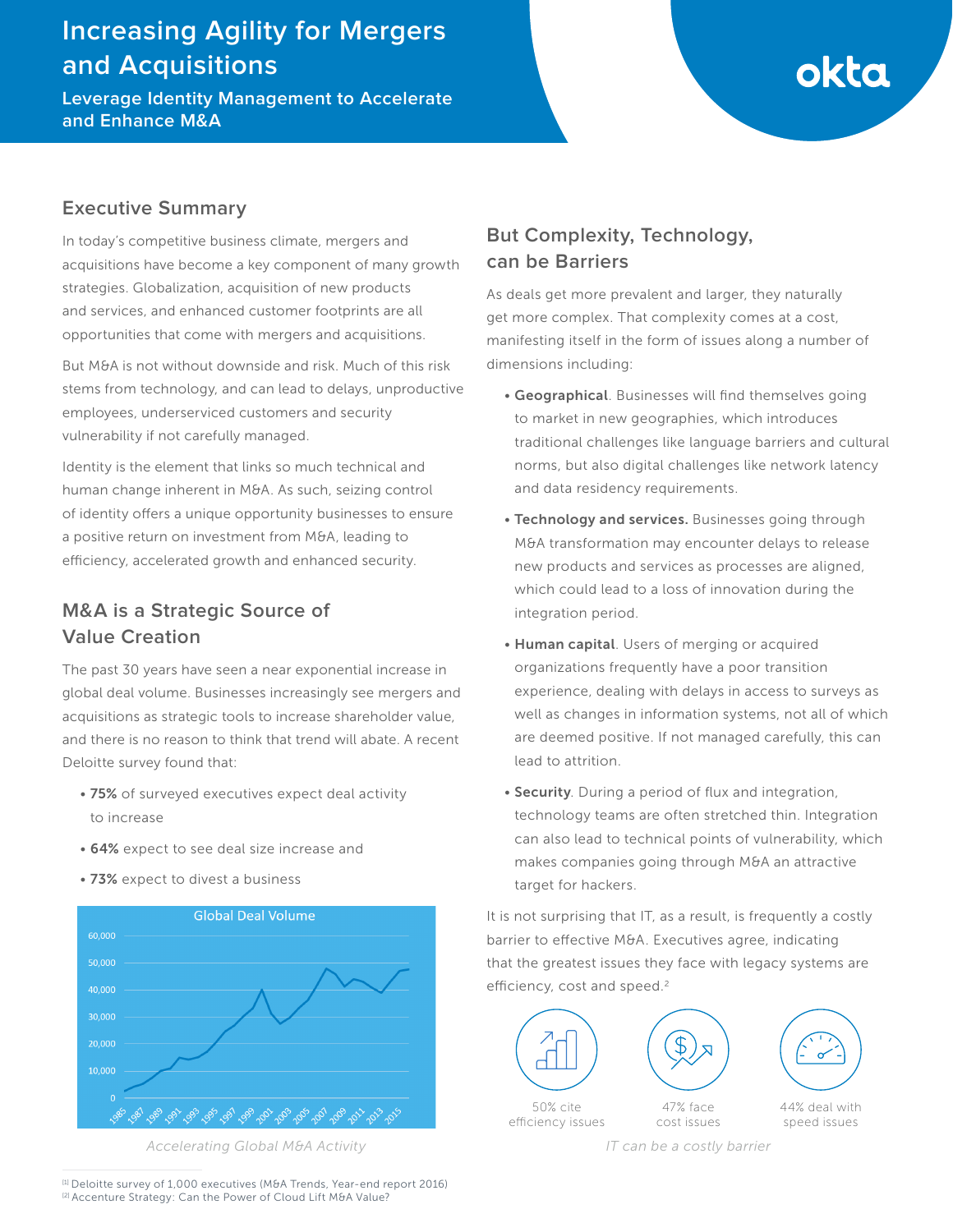## okta

Efficiency, cost and speed can all be sources of technological frustration. As a result, 84% of organizations do not realize the expected value of M&A activity. $3$ 

## **Speeding Time to M&A Value**

Recognizing that these technological hurdles can significantly impact the return on a deal, progressive organizations have developed a set of policies and processes they use to streamline the M&A process.



*M&A value drivers*

These projects run the gamut across people, processes and technology and include

- Domain consolidation. As new businesses are acquired, the number of domains under management increases. Smart organizations have dedicated teams focused on consolidating and integrating domains.
- Adopting new applications. Integration is often an inflection point to improve the technological footprint for all employees, customers and partners. The path of least resistance is to simply adopt the technology stack of the acquiring company, but a best of breed strategy presents an opportunity to deliver additional value, at increased complexity.
- Automating change management. With the rapid flux in organizational charts, user roles and attrition that comes in M&A, it is critical that businesses become adept in rapid and accurate change.
- Enhanced security response. Due to the rapidly changing technological and access profile of the businesses, security response becomes critical. Companies that anticipate security vulnerability will be able to reduce risk by reacting faster.

Creating dedicated projects to address these areas of M&A change is a great first step in improving execution and driving return on M&A activity.

## **Identity, the Nexus of M&A Change**

Across all of these dimensions of technical and human change, the common is identity and access. Identity sits at the intersection of people and the technology services they consume. People—parent and acquired employees, partners and customers—require access to technology applications, devices, services and APIs.

Taking control of identity allows organizations a unique opportunity to automate M&A acceleration projects. Identity provides businesses the ability to deliver a single point of truth, to eliminate or accelerate domain consolidation, connect all technology from day one, and provide a unified, more secure environment.

## **Why Okta?**

Okta's approach recognizes that identity is more than a back office function. Identity, and a modern, cloud-based approach to identity and access management, is a fundamental tool that can transform businesses.

Okta's transformative approach to business automation applies to the identity lifecycle process, helping businesses decrease M&A costs, accelerate business growth and enhance security.

#### Decrease M&A costs

- Our approach helps businesses streamline and drastically improve domain consolidation, which decreases IT transformation and maintenances costs
- Directory integration automatically brings in user and group data, eliminating costly and inefficient manual import processes
- Automate M&A related app provisioning requests, decreasing service desk time and increasing user efficiency
- Automated onboarding and account management for Day 1 access to parent company resources, ensuring rapid time to value and happy, efficient employees for less costly attrition

#### Accelerate business growth

• Day 1 access and easy best of breed IT systems mean productive employees ready to capitalize on new business opportunities

<sup>[3]</sup> Deloitte survey of 1,000 executives (M&A Trends, Year-end report 2016